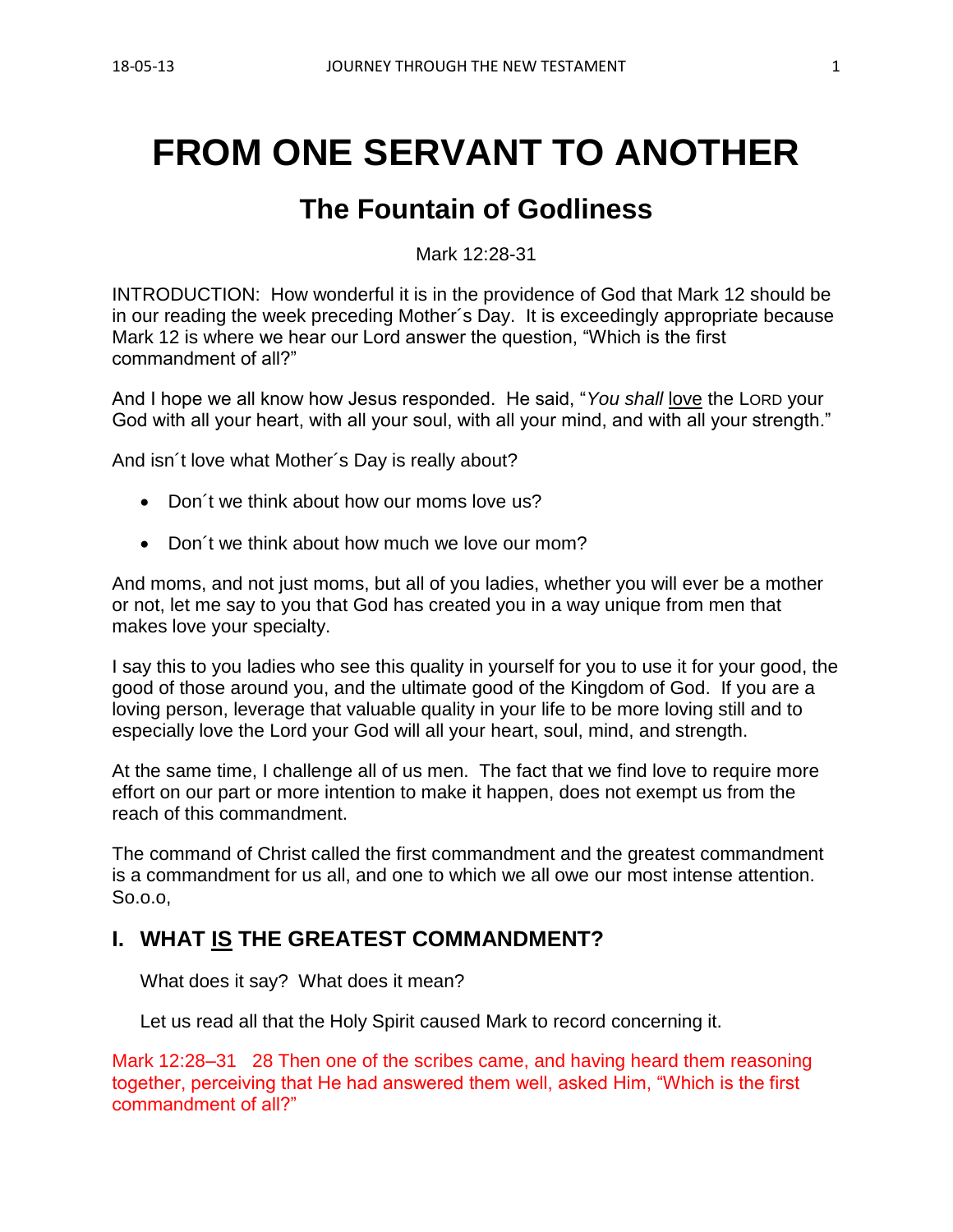29 Jesus answered him, "The first of all the commandments *is:* '*Hear, O Israel, the LORD* our God, the LORD is one.

30 *And you shall* love the LORD your God with all your heart, with all your soul, with all your mind, and with all your strength.' This *is* the first commandment.

31 And the second, like *it, is* this: *'You shall love your neighbor as yourself.'* There is no other commandment greater than these."

If we want to be serious students of God´s Word and really understand the significance of what Jesus called the greatest of all the commandments, we should note several things.

#### A. **Jesus is quoting the commandment straight out of the Old Testament.**

Our Lord is quoting Deuteronomy 6:4–5 "Hear, O Israel: The LORD our God, the LORD *is* one! You shall love the LORD your God with all your heart, with all your soul, and with all your strength.

In quoting the commandment, **Jesus was affirming the status of the Old Testament as the Word of God.** He is putting feet to His promise that He did not come to destroy the Law and the Prophets but to fulfill them.

We would profit by following Jesus´ example in this. Too many who call themselves Christians are way too quick to toss an Old Testament verse or passage into the trash can of antiquity, with a casual explanation, "Well that´s from the Old Testament."

To be sure, to draw the proper application from God´s revelation in the days of the old covenant, we must be careful to be aware of its context and be sure that we are using the passage in the light of its fulfillment by Christ and its explanation in the New Testament. But doing that is very different from just throwing it away as if it did not matter anymore.

Jesus said it matters! And when asked to name the first of all the commandments, He draws from the Word of the Father given to Moses 1,450 years before!

#### B. **Jesus quotes the words of Moses exactly, adding only one phrase of explanation but making zero alterations in the meaning.**

- **1. Jesus tells us to love the Lord our God.**
	- **Two words for love are used in the New Testament.**
		- o **One is the love of commitment.**
		- o **The other is the love of attraction.**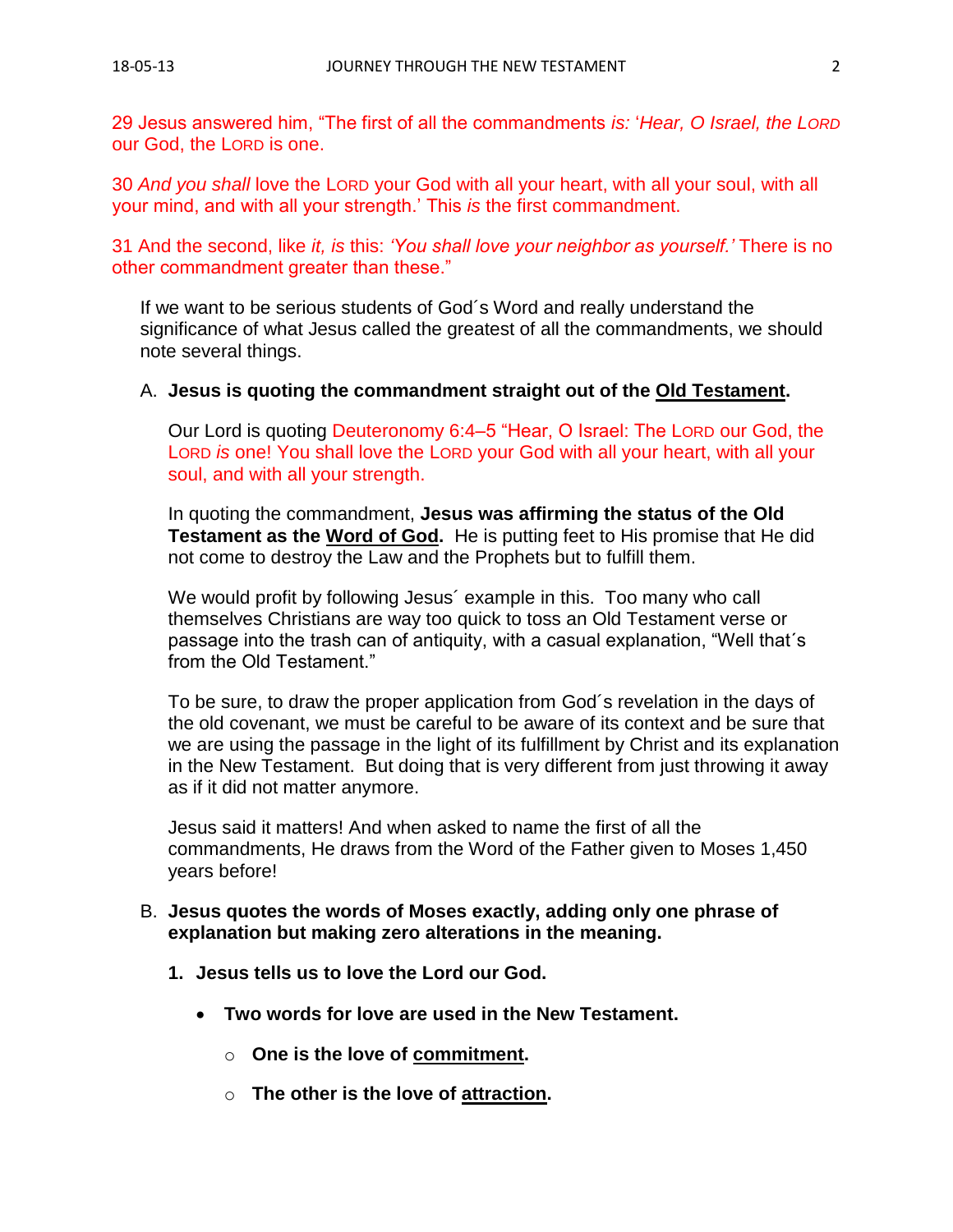- o **Jesus used the first, agape love, to describe God´s love for us.**
- o **And to describe how our love for God should be.**
- $\circ$  We are to love God with a committed love, not just out of an attraction because we like something He has done.
- o Mothers, may I challenge you on this day that we honor you?
- $\circ$  Show your children how to love God when things are difficult as well as when times are good! Teach them with both example and verbal testimony how to still love God when you´re sick, when you're broke, when you're grieving, when you're sad.
- o Anybody can praise God and say they love Him when everything in the world is going their way.
- o But the love God spoke through Moses and Jesus spoke about to those listening is the love of commitment that loves in thick and thin, in good and bad. It is the love with which God loved us while we were still sinners and the Father sent His beloved Son to the cross for us.

#### **2. Love God with all your heart.**

- The meaning of this expression among the Jews was not drastically different than the way we use it.
- The heart referred to the inner man.
- The heart was a person's identify, his real self.
	- o **The meaning is that our love is to be genuine and not pretense.**
	- $\circ$  It is to be real and not just make-up.
	- $\circ$  It is to be who we really are without mask or costume.
	- o It should look the same at home, at work, at school, as it looks at church.

#### 3. **Love God with all your soul.**

- The soul is the seat of our emotions, mind, and will.
- **Our love for God ought to impact our emotions, our feelings.**

Do you remember the old chorus "If you´re Happy and You Know It"?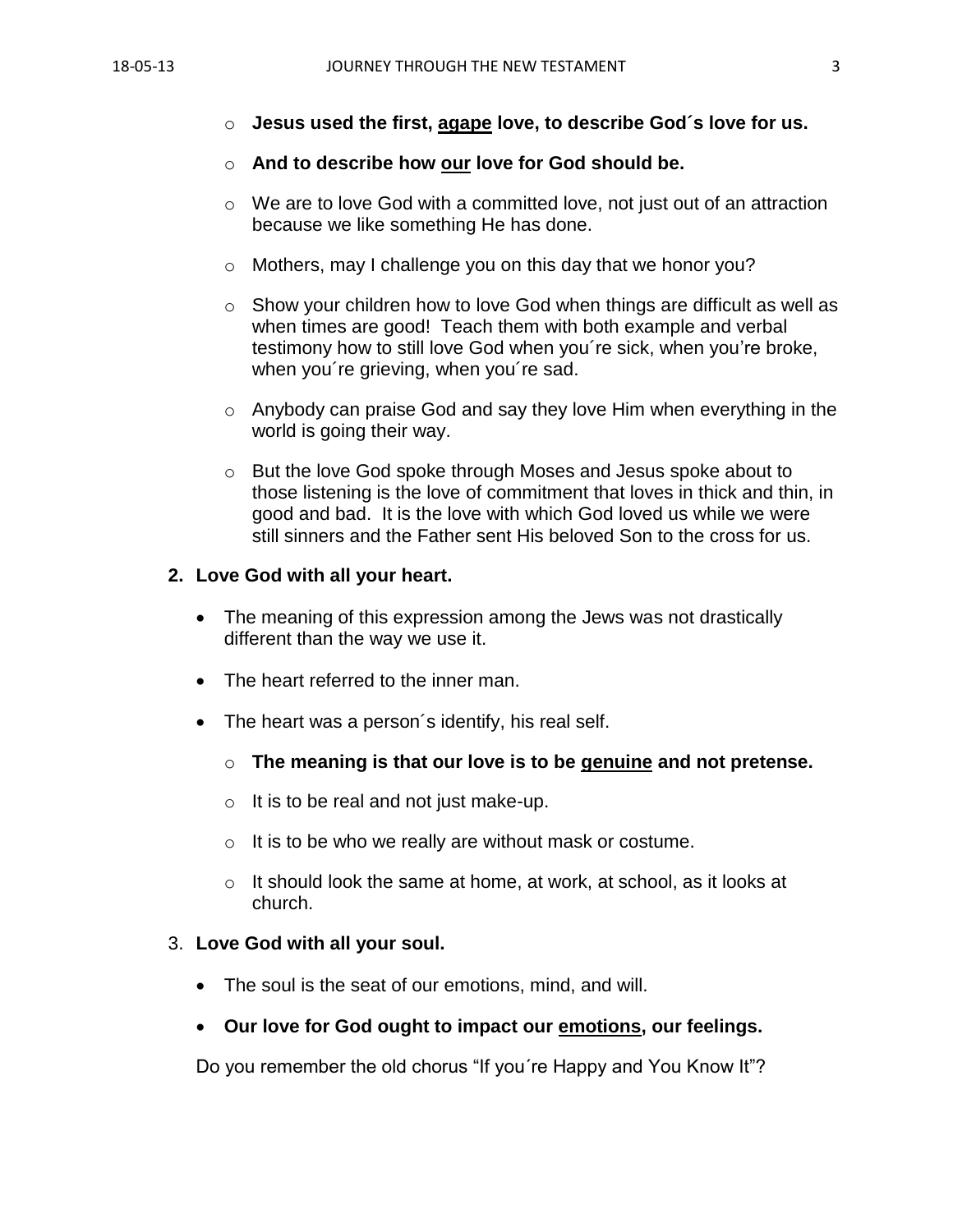- $\circ$  When Karen and I were doing bus ministry we sang it with our kids on the bus all the time.
- $\circ$  If you're happy and you know it clap your hands.
- $\circ$  If you're happy and you know it stomp your feet
- $\circ$  If you're happy and you know it say Amen.
- o But it was the chorus that spoke the truth and gave quite a good theological lesson.
- $\circ$  If you're happy and you know it then your face will surely show it!
- o Let me tell you something: If you really love God the way Jesus is describing, it will show in your emotions. People will be able to see it in the feelings you display.
- $\circ$  That does not mean you will always be happy and never sad. But it means that even in times of sadness, the comfort, the security, the faith, the confidence, the hope that you have in Christ will impact your aching emotions and it will be observable by someone who watches you carefully.
- **Our love for God ought to impact our will, our decisions that we make.**

John 14:23 Jesus answered and said to him, "**If anyone loves Me**, **he will keep My word**; ...

- o Make no mistake about it. When we truly love God we are willing to give up our desires, our plans, our will, our way.
- o And devote ourselves to His desires, His will, His way.

#### **4. Love God with all your mind.**

- Someone is thinking, "I thought the mind is part of the soul."
- It is. But Jesus is emphasizing it here, probably because those listening put a strong emphasis on the soul being the emotions.
- Jesus wants us to understand that really loving God impacts our minds.
	- $\circ$  I hope you have not already forgotten what we saw in Romans 12:1-2 a few weeks ago.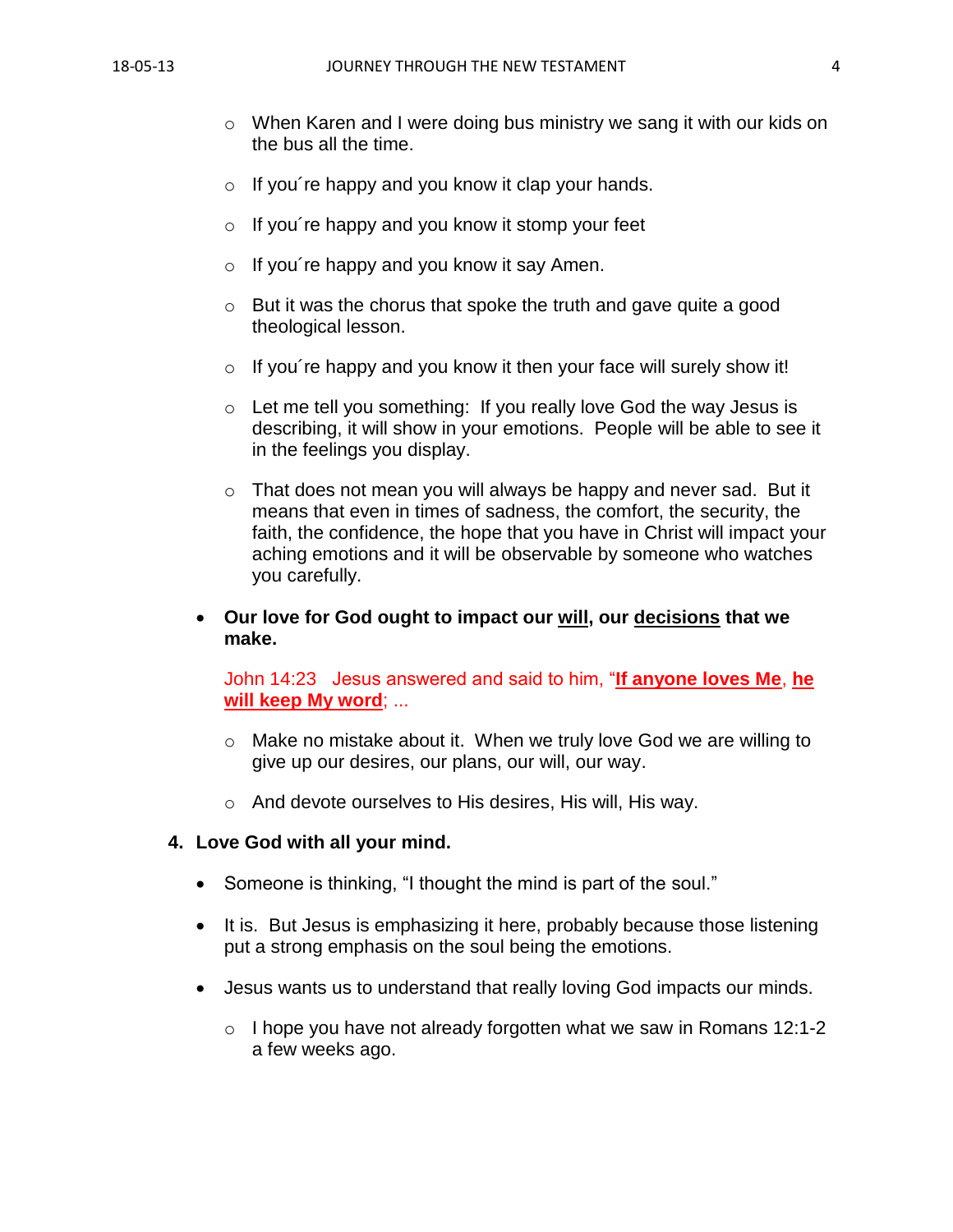Romans 12:1–2 1 I beseech you therefore, brethren, by the mercies of God, that you present your bodies a living sacrifice, holy, acceptable to God, *which is* your reasonable service. 2 And do not be conformed to this world, but **be transformed by the renewing of your mind**, that you may prove what *is* that good and acceptable and perfect will of God.

- o **God wants our minds to be transformed, to be renewed after we are saved.**
- $\circ$  He wants our minds to be captive to Him, learning to think His thoughts and to direct the other members of our body to do His will.
- o Do you love God will all your mind?
	- **EXECT** I used to use my mind to question whether His word was true.
	- Not anymore. He has transformed my mind. I know His Word is true.
	- Now when I read something in Scripture that I do not understand, I know it is my mind that is messed up. I seek to understand so I can get my mind to thinking right because I know His Word is right.
	- Do you use your mind to plan things that honor the Lord, please the Lord; or do you use your mind to circumvent the desires and plans of God?

#### **5. Love God with all your strength.**

- **This means love God to the max.**
- Love God in the strongest way possible.
- This is one thing in life you are not to balance. "Well I love God just the right amount, not too little, but not too much." That is the way many people, even those who call themselves Christians do.
- It is impossible to love God too much.

Now, while each of these words describe individually how we are to love the Lord our God, the fullness of their meaning really comes out collectively.

You shall love the LORD your God with all your heart, with all your soul, and with all your strength.

The Holy Spirit declares that **the first and greatest commandment is to love the Lord our God with our everything: all that is within us, everything we are!**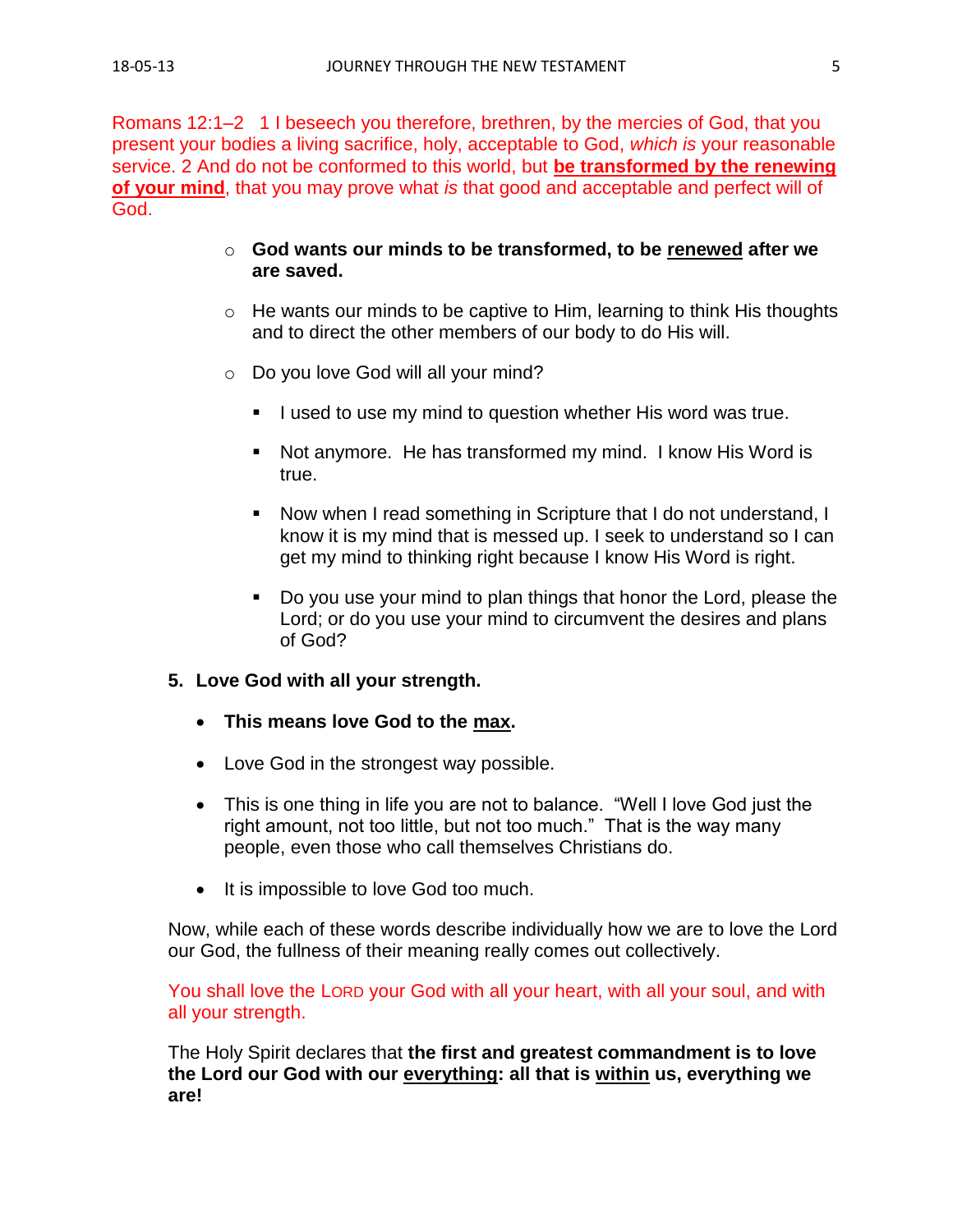There is one other thing we should note here.

#### C. **None of us can love God like that … in our own strength.**

John was known as the Apostle of love. He wrote

1 John 4:19 We love Him because He first loved us.

Only those of us who have been saved by grace through faith in the Lord Jesus, have experienced the love of God that caused Jesus to die upon the cross for our sins.

Only those who have been saved are having their lives transformed to be more like Christ Himself.

Only those in whom the Holy Spirit lives giving both direction and power to enable the redeemed to live lives honoring and pleasing to God.

**Only the saved can keep this commandment, the greatest commandment of them all!**

### **II. WHAT FLOWS FROM THE GREATEST COMMANDMENT?**

What happens when I obey it? What difference does it make?

I like to think of this the greatest commandment as the Fountain of Godliness. The reason I call it that is because when the love of God such as is described in this verse flows in our lives, it overflows and runs off in multiple tributaries, only some of which I can even mention this morning.

First, genuine love for the Lord overflows in

A. **Obedience to the other commandments.** That´s what Jesus was talking about when He said, John 14:23 Jesus answered and said to him, "**If anyone loves Me**, **he will keep My word**;

Jesus´ word here is absolute. Is there an area of your life where you are having trouble obeying the Lord? Maybe in some or a lot of areas, you are doing well, but in this one area, you are not walking in obedience.

What´s wrong?

You don´t love the Lord enough! That´s what´s wrong.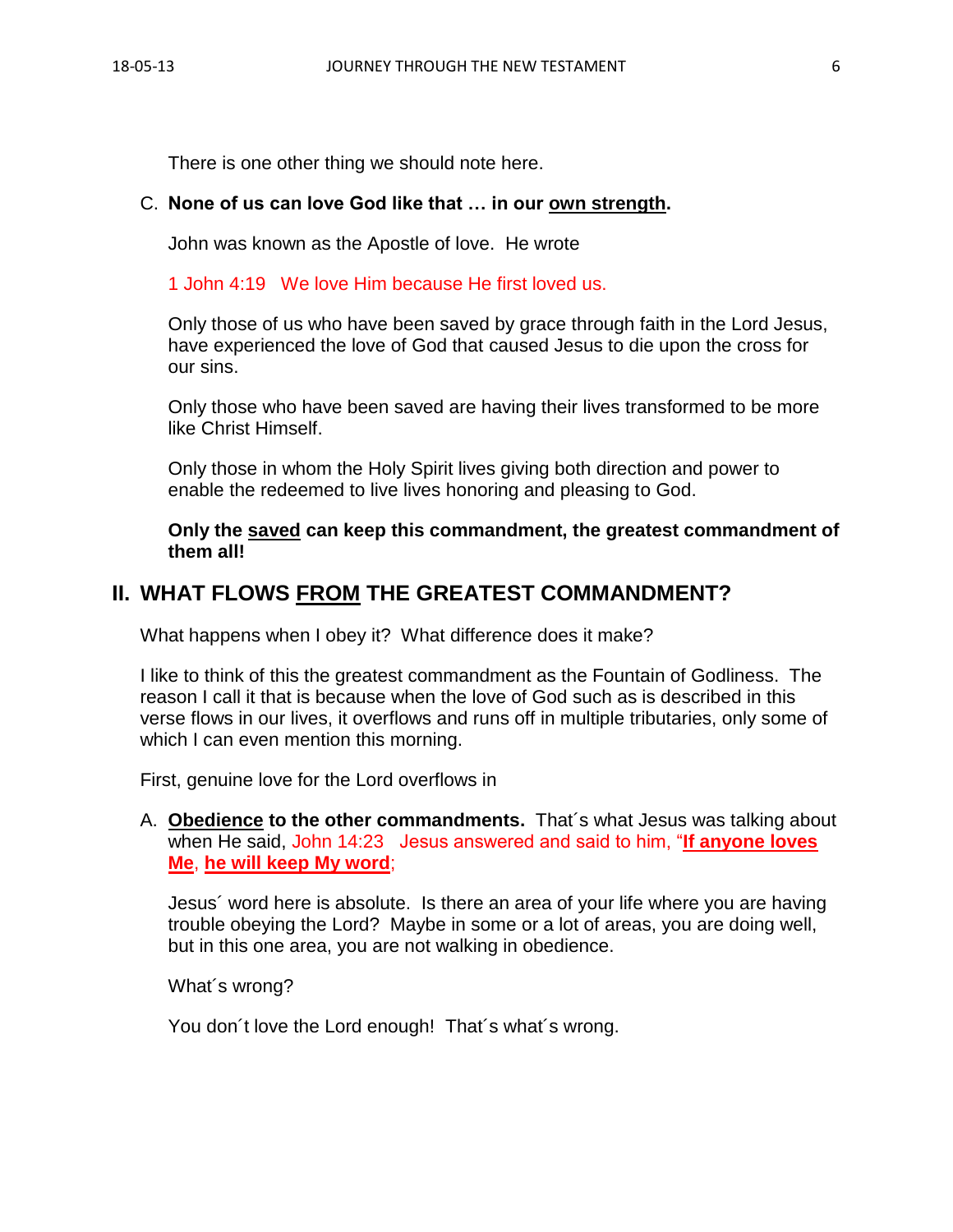You may be thinking, "Well Bro. Mike, that just makes me mad for you to say that I don't love the Lord enough. Who are you to say how much I do or don't love the Lord?"

Hey, I´m not the one saying it. Jesus is saying it. Look at the text. Jesus said, not Bro. Mike said.

- B. **Faithfulness –** What is faithfulness but repeated obedience.
- C. **Love for others –** Jesus pointed this one out. The second commandment is like the first, love your neighbor as yourself.

## **III. WHAT FLOWS TO THE GREATEST COMMANDMENT?**

What will help me to do the greatest commandment?

What will help me love God with all that I am?

The answer is in the very beginning of the commandment. You see the commandment does not begin with "You shall love the Lord your God with …" Did you notice that? Look at the full commandment.

Mark 12:29–30

29 Jesus answered him, "The first of all the commandments *is:* '*Hear, O Israel, the LORD* our God, the LORD is one.

30 *And you shall* love the LORD your God with all your heart, with all your soul, with all your mind, and with all your strength.' This *is* the first commandment.

Let me give that first part literally to you from Deuteronomy 6

Deuteronomy 6:4 (Hebrew Bible)

# שְׁמַע יִשְׂרַאֵל יהוה אֱלֹהֵינוּ יהוה אֶחָד: 4

Shema, Yisrael, Yahweh Elohenu Yahweh ehad.

#### **Hear Israel, Yahweh, your Elohim, is Yahweh, the One and Only, the Everything!**

- Yahweh is the personal name of God. The name Jesus means Yahweh is salvation.
- Elohim is the name of God that revealed Him as Creator and as the Sovereign Triune God (Father Son, Spirit).